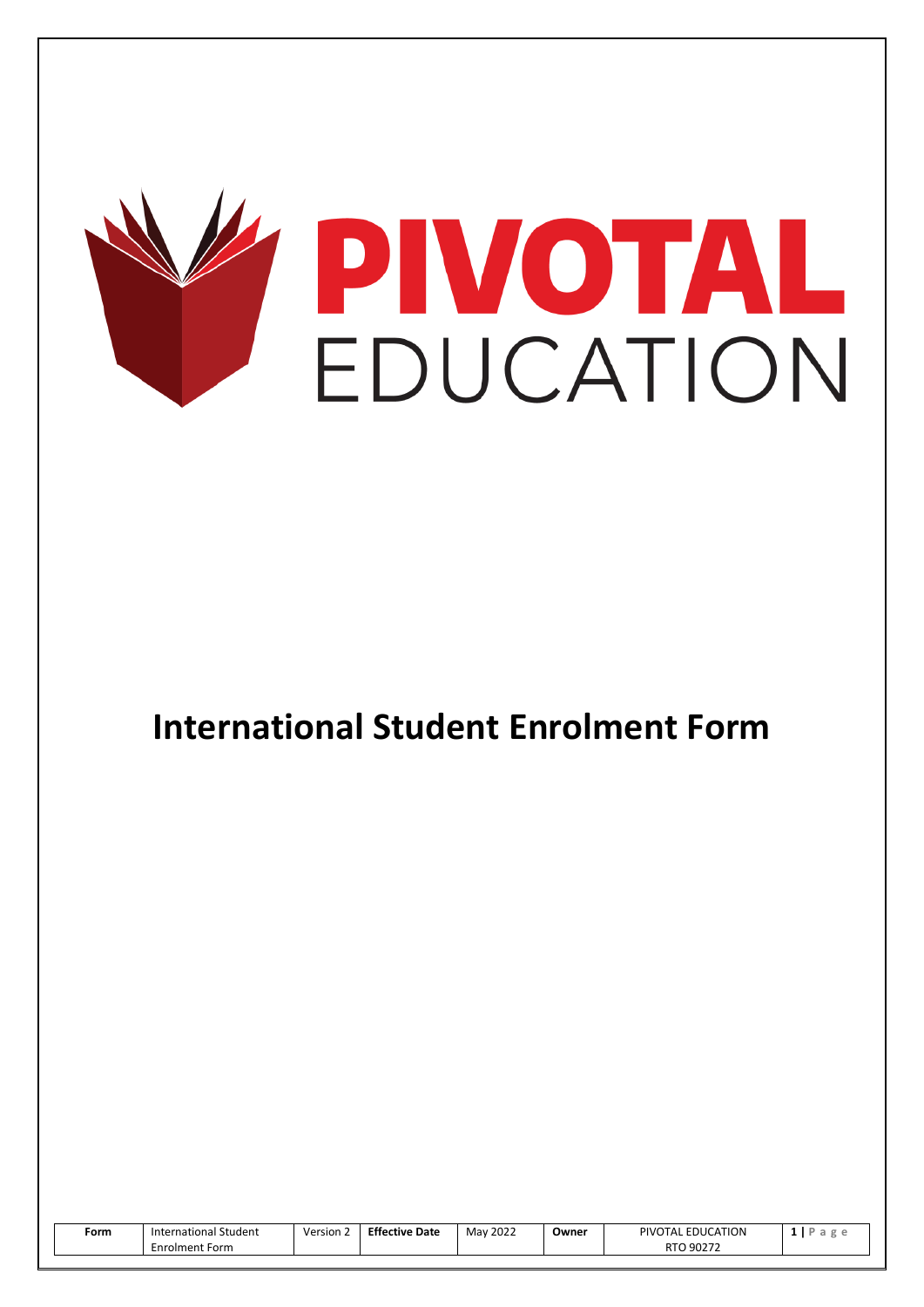

## **International Student Enrolment Form**

*Please answer ALL of the following questions and sign in the relevant sections to ensure accurate and complete processing:*

|                                                                         |                                                    | <b>Section 1: Applicant Personal Details</b> |                           |                       | ricase answer rice of the following questions and sign in the relevant sections to ensure accurate and complete processing. |                                |
|-------------------------------------------------------------------------|----------------------------------------------------|----------------------------------------------|---------------------------|-----------------------|-----------------------------------------------------------------------------------------------------------------------------|--------------------------------|
| All applicants must be aged 18 years or over at the time of application |                                                    |                                              |                           |                       |                                                                                                                             |                                |
| <b>Given Name</b><br>(First name)                                       |                                                    |                                              |                           |                       |                                                                                                                             |                                |
| Last Name(s):<br>(Family name)                                          |                                                    |                                              |                           |                       |                                                                                                                             |                                |
| <b>Student ID</b>                                                       |                                                    |                                              |                           |                       |                                                                                                                             |                                |
| USI (If available):                                                     |                                                    |                                              |                           |                       |                                                                                                                             |                                |
| Gender:                                                                 | $\square$ Male<br>$\square$ Female<br>$\Box$ Other |                                              |                           | <b>Date of Birth:</b> |                                                                                                                             |                                |
| Email:                                                                  |                                                    |                                              |                           |                       |                                                                                                                             |                                |
| <b>Mobile Number:</b>                                                   |                                                    |                                              |                           |                       |                                                                                                                             |                                |
|                                                                         |                                                    | <b>Section 2: Passport and Visa Details:</b> |                           |                       |                                                                                                                             |                                |
| <b>Passport Number:</b>                                                 |                                                    |                                              |                           |                       |                                                                                                                             |                                |
| <b>Nationality:</b>                                                     |                                                    |                                              |                           |                       |                                                                                                                             |                                |
| <b>Country of Birth:</b>                                                |                                                    |                                              |                           |                       |                                                                                                                             |                                |
| <b>Expiry Date:</b>                                                     |                                                    |                                              |                           |                       |                                                                                                                             |                                |
| <b>Visa Type:</b>                                                       | □Student                                           | $\Box$ Tourist                               | $\square$ Working Holiday |                       | $\Box$ Other (please specify)                                                                                               |                                |
| If applying for a student<br>visa, which city are you<br>applying from? |                                                    |                                              |                           |                       |                                                                                                                             |                                |
|                                                                         |                                                    |                                              |                           |                       | Section 3: Address Details - Australian, Home Country and Emergency Contact                                                 |                                |
| <b>Australian Residential Address Details:</b>                          |                                                    |                                              |                           |                       |                                                                                                                             |                                |
| <b>Street Address</b>                                                   |                                                    |                                              |                           |                       |                                                                                                                             |                                |
| <b>Suburb &amp; Post Code</b>                                           |                                                    |                                              |                           |                       |                                                                                                                             |                                |
| <b>Home Country Address Details:</b>                                    |                                                    |                                              |                           |                       |                                                                                                                             |                                |
| <b>Street Address</b>                                                   |                                                    |                                              |                           |                       |                                                                                                                             |                                |
| <b>Suburb &amp; Post Code</b>                                           |                                                    |                                              |                           |                       |                                                                                                                             |                                |
| Country                                                                 |                                                    |                                              |                           |                       |                                                                                                                             |                                |
| <b>International Student</b><br>Form                                    | Version 2                                          | <b>Effective Date</b>                        | May 2022                  | Owner                 | PIVOTAL EDUCATION                                                                                                           | $2   P \text{ a } g \text{ e}$ |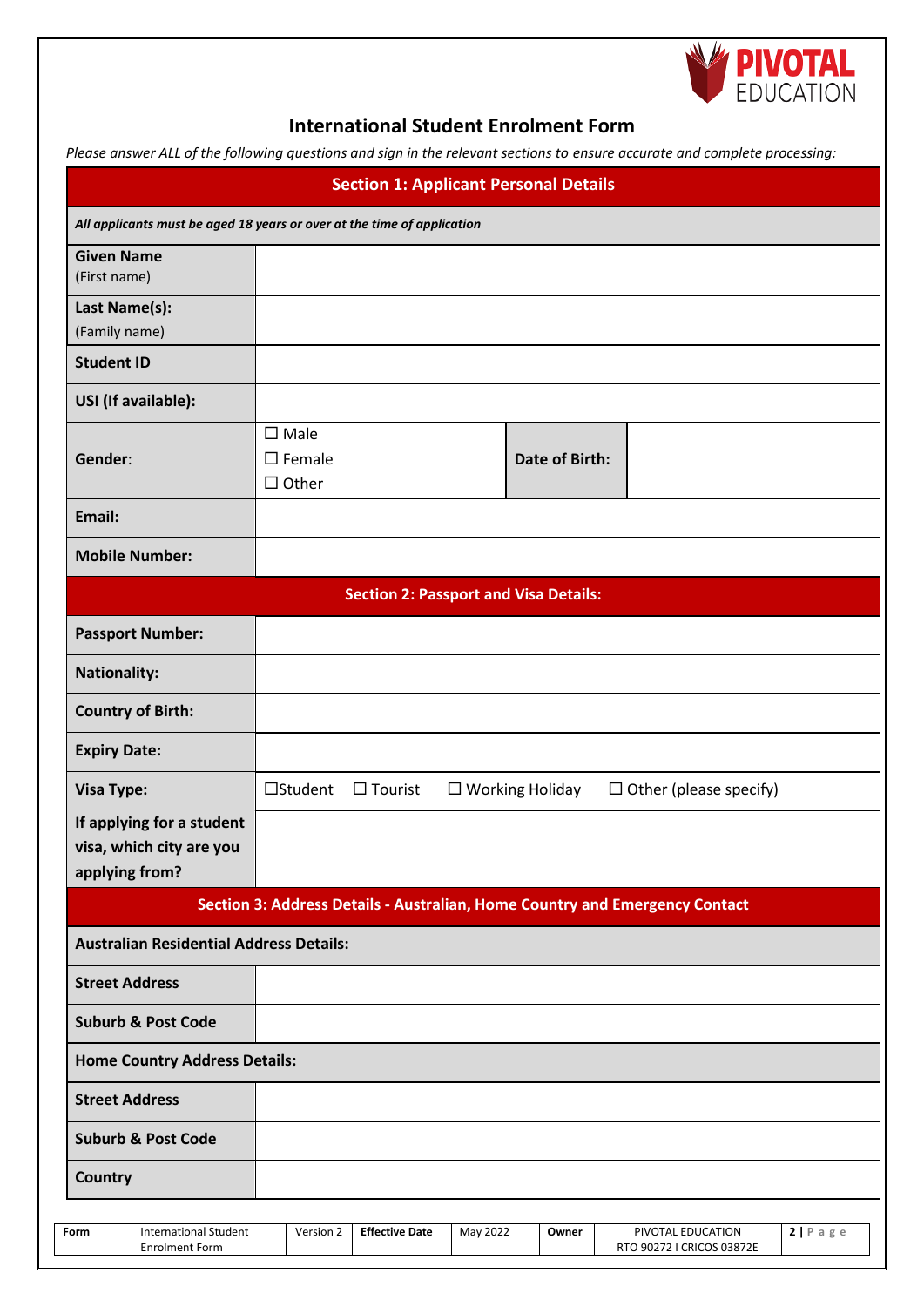

RTO 90272 I CRICOS 03872E

| <b>Emergency Contact:</b>                                          |                                                                                                                                                                                     |                     |                                                                                                                                                                                                                                                                                                                                                                                                                                                                                                                                  |  |  |  |
|--------------------------------------------------------------------|-------------------------------------------------------------------------------------------------------------------------------------------------------------------------------------|---------------------|----------------------------------------------------------------------------------------------------------------------------------------------------------------------------------------------------------------------------------------------------------------------------------------------------------------------------------------------------------------------------------------------------------------------------------------------------------------------------------------------------------------------------------|--|--|--|
| <b>Contact Name:</b>                                               |                                                                                                                                                                                     |                     |                                                                                                                                                                                                                                                                                                                                                                                                                                                                                                                                  |  |  |  |
| <b>Relationship:</b>                                               |                                                                                                                                                                                     |                     |                                                                                                                                                                                                                                                                                                                                                                                                                                                                                                                                  |  |  |  |
| <b>Address:</b>                                                    |                                                                                                                                                                                     |                     |                                                                                                                                                                                                                                                                                                                                                                                                                                                                                                                                  |  |  |  |
| <b>Mobile:</b>                                                     |                                                                                                                                                                                     |                     |                                                                                                                                                                                                                                                                                                                                                                                                                                                                                                                                  |  |  |  |
| Email:                                                             |                                                                                                                                                                                     |                     |                                                                                                                                                                                                                                                                                                                                                                                                                                                                                                                                  |  |  |  |
|                                                                    | <b>Section 4: Unique Student Identifier</b>                                                                                                                                         |                     |                                                                                                                                                                                                                                                                                                                                                                                                                                                                                                                                  |  |  |  |
| qualifications and transcripts.                                    | will make it easier for credit transfer and any other recognition process.                                                                                                          |                     | all students must have a Unique Student identifier (USI). This will link all of you nationally recognised records and results and<br>Students can create their own USI by going to www.usi.gov.au and creating their own account and when you receive your USI<br>you must advise Pivotal Education of your USI. Pivotal Education must have your permission to view this in order to verify<br>Alternatively, you can give Pivotal Education permission to gather a USI on your behalf. In this case please complete Question 3 |  |  |  |
| <b>Question 1.</b>                                                 | Do you have USI?<br>$\Box$ Yes-Please complete USI section in Student Enrolment Form - page 1                                                                                       |                     |                                                                                                                                                                                                                                                                                                                                                                                                                                                                                                                                  |  |  |  |
| $\Box$ No -Please complete Question 2                              |                                                                                                                                                                                     |                     |                                                                                                                                                                                                                                                                                                                                                                                                                                                                                                                                  |  |  |  |
| <b>Question 2.</b><br>$\Box$ Yourself - Please complete Question 3 | Who do you wish to create your USI?                                                                                                                                                 |                     |                                                                                                                                                                                                                                                                                                                                                                                                                                                                                                                                  |  |  |  |
|                                                                    | $\Box$ Pivotal Education (RTO)- Please complete Question 4 & 5                                                                                                                      |                     |                                                                                                                                                                                                                                                                                                                                                                                                                                                                                                                                  |  |  |  |
| <b>Question 3.</b>                                                 | <b>Creating your own USI</b>                                                                                                                                                        |                     |                                                                                                                                                                                                                                                                                                                                                                                                                                                                                                                                  |  |  |  |
|                                                                    | Education. I also give permission for Pivotal Education to verify my records by viewing them via the USI. I<br>understand my enrolment cannot be confirmed until I provide the USI. |                     |                                                                                                                                                                                                                                                                                                                                                                                                                                                                                                                                  |  |  |  |
| <b>Student Signature:</b>                                          |                                                                                                                                                                                     |                     | Date:                                                                                                                                                                                                                                                                                                                                                                                                                                                                                                                            |  |  |  |
| <b>Question 4.</b>                                                 | <b>Permission for Pivotal to create USI</b>                                                                                                                                         |                     |                                                                                                                                                                                                                                                                                                                                                                                                                                                                                                                                  |  |  |  |
| First Name:                                                        |                                                                                                                                                                                     | Family Name:        |                                                                                                                                                                                                                                                                                                                                                                                                                                                                                                                                  |  |  |  |
| Country of Birth:                                                  |                                                                                                                                                                                     | Town/City of Birth: |                                                                                                                                                                                                                                                                                                                                                                                                                                                                                                                                  |  |  |  |
| <b>Question 5.</b><br>below. Please select and fill out.           | <b>Personal Identification</b>                                                                                                                                                      |                     | To create a USI, you will need to provide Pivotal Education with TWO valid Australian form of ID from the list                                                                                                                                                                                                                                                                                                                                                                                                                   |  |  |  |
| <b>Driver's License</b><br>1.                                      |                                                                                                                                                                                     |                     |                                                                                                                                                                                                                                                                                                                                                                                                                                                                                                                                  |  |  |  |
| State                                                              |                                                                                                                                                                                     | Licence Number      |                                                                                                                                                                                                                                                                                                                                                                                                                                                                                                                                  |  |  |  |
| <b>Medicare Card</b><br>2.                                         |                                                                                                                                                                                     |                     |                                                                                                                                                                                                                                                                                                                                                                                                                                                                                                                                  |  |  |  |
| <b>Medicare Card Number:</b>                                       |                                                                                                                                                                                     | Card Colour:        |                                                                                                                                                                                                                                                                                                                                                                                                                                                                                                                                  |  |  |  |
| <b>International Student</b><br>Form                               | Version 2<br><b>Effective Date</b>                                                                                                                                                  | May 2022<br>Owner   | PIVOTAL EDUCATION<br>3   P a g e                                                                                                                                                                                                                                                                                                                                                                                                                                                                                                 |  |  |  |

Enrolment Form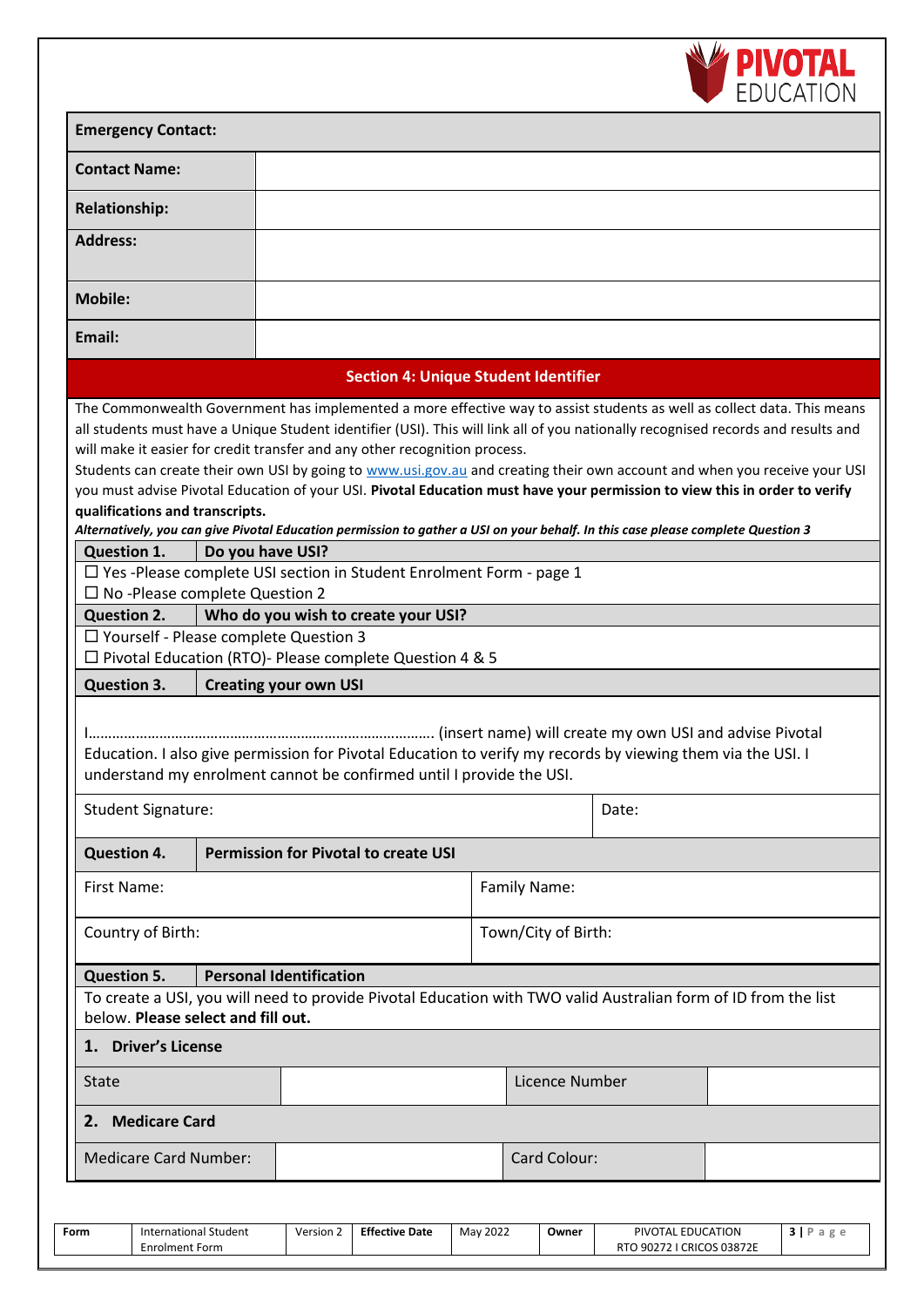

| <b>Individual Reference</b><br>Number:                                |         |                         | <b>Expiry Date:</b>                                                                                                |                          |
|-----------------------------------------------------------------------|---------|-------------------------|--------------------------------------------------------------------------------------------------------------------|--------------------------|
| 3. Visa (with Non-Australian Passport) for International Students     |         |                         |                                                                                                                    |                          |
| Passport Number                                                       |         |                         | Country of Issue                                                                                                   |                          |
| 4. Immicard                                                           |         |                         |                                                                                                                    |                          |
| ImmiCard Number:                                                      |         |                         |                                                                                                                    |                          |
|                                                                       |         |                         | <b>Section 5: Education Agent Details (where applicable)</b>                                                       |                          |
| Did you apply through an Education                                    |         |                         | <b>Agent</b> (please complete the questions below) $\Box$                                                          | <b>Direct to Pivotal</b> |
| <b>Agent or Direct?</b>                                               |         | <b>Education</b>        |                                                                                                                    |                          |
| <b>Education Agency Name:</b>                                         |         |                         |                                                                                                                    |                          |
| <b>Representative Name:</b>                                           |         |                         |                                                                                                                    |                          |
| Email:                                                                |         |                         |                                                                                                                    |                          |
| <b>Phone:</b>                                                         |         |                         |                                                                                                                    |                          |
|                                                                       |         |                         | Section 6: AVETMISS Data Collection- Please Answer all Questions.                                                  |                          |
|                                                                       |         |                         | (Question numbers below correspond directly with AVETMISS Data Collection Requirements)                            |                          |
| 7. Country and city of birth:                                         |         | $\Box$ Australia (1101) | $\Box$ Other (Please specify):                                                                                     |                          |
|                                                                       | Suburb: |                         | Country/City: ________                                                                                             |                          |
|                                                                       |         |                         |                                                                                                                    |                          |
| 8. Do you speak a language                                            |         | $\Box$ No, English only | $\Box$ Yes (please specify):                                                                                       |                          |
| other than English at home?                                           | (1201)  |                         |                                                                                                                    |                          |
| (If more than one language is spoken                                  |         |                         |                                                                                                                    |                          |
| at home, indicate the one that is<br>spoken most often)               |         |                         |                                                                                                                    |                          |
| 9. Are you of Aboriginal or Torres Strait Islander origin? (tick one) |         |                         |                                                                                                                    |                          |
| $\square$ No                                                          |         |                         |                                                                                                                    |                          |
| $\Box$ Yes, Torres Strait Islander                                    |         |                         |                                                                                                                    |                          |
| $\Box$ Yes, Aboriginal                                                |         |                         |                                                                                                                    |                          |
|                                                                       |         |                         | 10. Do you identify yourself as having a disability, impairment or long-term condition? (Please tick)              |                          |
| $\square$ Yes                                                         |         |                         |                                                                                                                    |                          |
| $\Box$ No – go to Question 12                                         |         |                         |                                                                                                                    |                          |
|                                                                       |         |                         | 11. If you indicated the presence of a disability, impairment or long-term condition, please select the area(s) in |                          |
| the following list (You may indicate more than one area)              |         |                         |                                                                                                                    |                          |
| $\Box$ Hearing/deaf (11)                                              |         |                         | $\Box$ Acquired brain impairment (16)                                                                              |                          |
| $\Box$ Physical (12)                                                  |         |                         | $\Box$ Vision (17)                                                                                                 |                          |
| $\Box$ Intellectual (13)                                              |         |                         | $\Box$ Medical condition (18)                                                                                      |                          |
| $\Box$ Learning (14)                                                  |         |                         | $\Box$ Other – please specify (19)                                                                                 |                          |
| $\Box$ Mental Illness (15)                                            |         |                         |                                                                                                                    |                          |
|                                                                       |         |                         |                                                                                                                    |                          |

| Form | International Student<br>Enrolment Form | Version 2 | <b>Effective Date</b> | May 2022 | Owner | PIVOTAL EDUCATION<br><b>CRICOS 03872E</b><br>902721<br>טוח | $\sigma$ $\sigma$<br>a |
|------|-----------------------------------------|-----------|-----------------------|----------|-------|------------------------------------------------------------|------------------------|
|------|-----------------------------------------|-----------|-----------------------|----------|-------|------------------------------------------------------------|------------------------|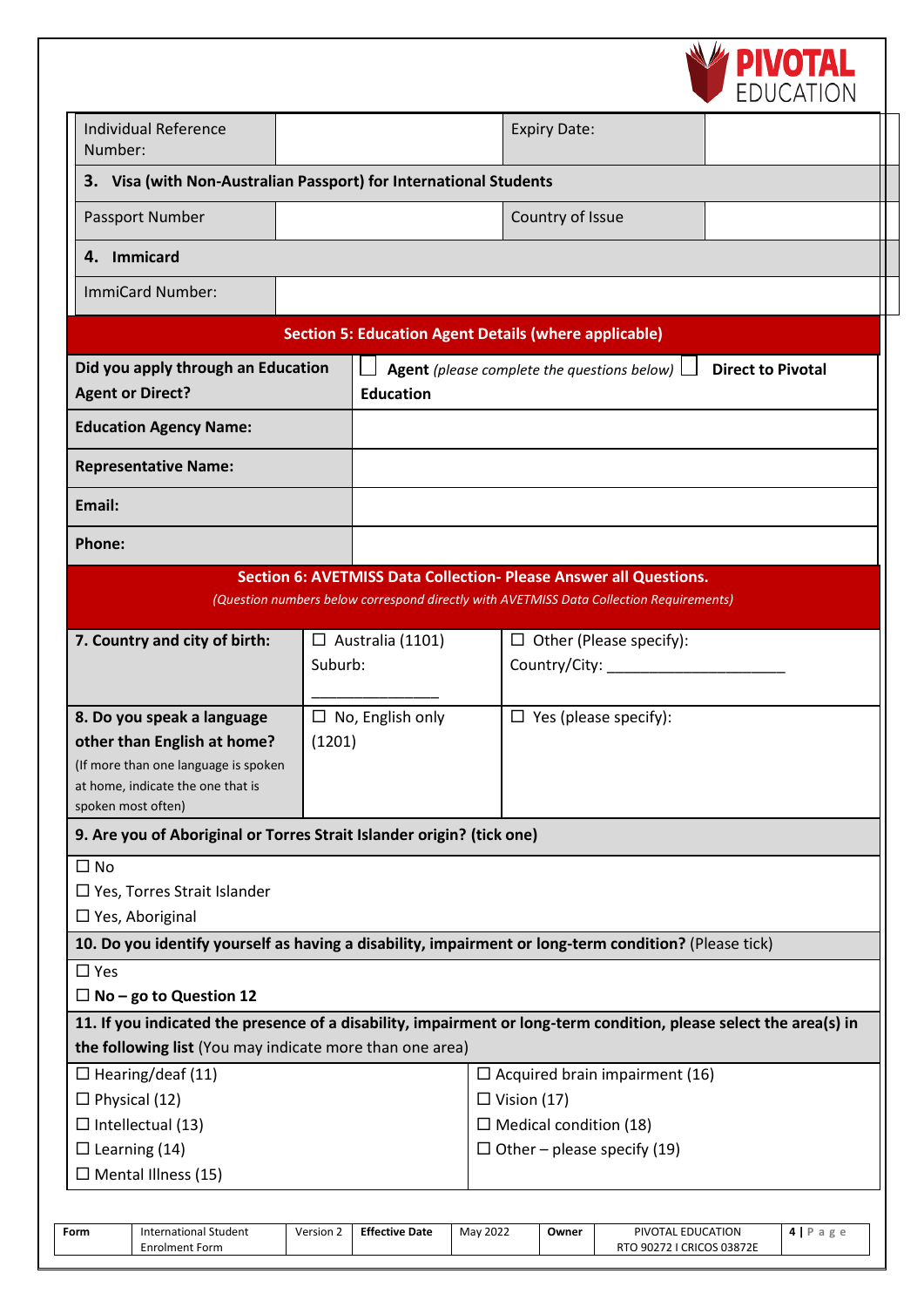

| 12. What is your highest school level and year COMPLETED? (Tick ONE box only.) |                                                                                                                                                                                                                                                                                                                                                                                          |
|--------------------------------------------------------------------------------|------------------------------------------------------------------------------------------------------------------------------------------------------------------------------------------------------------------------------------------------------------------------------------------------------------------------------------------------------------------------------------------|
| □ Year 12 or equivalent (12): ______________                                   | $\Box$ Year 9 or equivalent (09):                                                                                                                                                                                                                                                                                                                                                        |
| □ Year 11 or equivalent (11): ___________                                      | $\Box$ Year 8 or below (08):                                                                                                                                                                                                                                                                                                                                                             |
| $\Box$ Year 10 or equivalent (10):                                             | $\Box$ Never attended school (02) – go to question 14                                                                                                                                                                                                                                                                                                                                    |
|                                                                                | $\square$ Yes                                                                                                                                                                                                                                                                                                                                                                            |
| 13. Are you still attending secondary school?                                  | $\square$ No                                                                                                                                                                                                                                                                                                                                                                             |
| 14. Have you successfully completed any of the                                 | $\square$ Yes                                                                                                                                                                                                                                                                                                                                                                            |
| following qualifications?                                                      | $\Box$ No – go to question 16                                                                                                                                                                                                                                                                                                                                                            |
| 15. If yes, the tick ANY applicable boxes:                                     | $\square$ Bachelor Degree or Higher Degree (008)<br>$\Box$ Advanced Diploma or Associate Degree (410)<br>$\Box$ Diploma or Associate Diploma (420)<br>$\Box$ Certificate IV or Advanced Certificate/Technician (511)<br>$\Box$ Certificate III or Trade Certificate (514)<br>$\Box$ Certificate II (521)<br>$\Box$ Certificate I (524)<br>$\Box$ Certificates other than the above (990) |
| 16. Of the following categories, which best                                    | $\Box$ Full-time employee (01)                                                                                                                                                                                                                                                                                                                                                           |
| describes your current employment status?                                      | $\Box$ Part-time employee (02)<br>$\Box$ Self-employed - not employing others (03)<br>$\Box$ Employer (04)<br>$\Box$ Employed - unpaid worker in family business (05)<br>$\Box$ Unemployed - seeking full-time work (06)<br>$\Box$ Unemployed - seeking part-time work (07)<br>$\Box$ Not employed - not seeking employment (08)                                                         |
| 17. Of the following categories, which best                                    | $\Box$ To get a job (01)                                                                                                                                                                                                                                                                                                                                                                 |
| describes your main reason for undertaking this                                | $\Box$ To develop my existing business (02)                                                                                                                                                                                                                                                                                                                                              |
| course / traineeship / apprenticeship? (Tick ONE                               | $\Box$ To start my own business (03)                                                                                                                                                                                                                                                                                                                                                     |
| box only.)                                                                     | $\Box$ To try for a different career (04)<br>$\Box$ To get a better job or promotion (05)                                                                                                                                                                                                                                                                                                |
|                                                                                | $\Box$ It was a requirement of my job (06)                                                                                                                                                                                                                                                                                                                                               |
|                                                                                | $\Box$ I wanted extra skills for my job (07)                                                                                                                                                                                                                                                                                                                                             |
|                                                                                | $\Box$ To get into another course of study (08)                                                                                                                                                                                                                                                                                                                                          |
|                                                                                | $\Box$ For personal interest or self-development (12)                                                                                                                                                                                                                                                                                                                                    |
|                                                                                | $\square$ Other reasons (11)<br><b>Section 7: Entry Requirement Details:</b>                                                                                                                                                                                                                                                                                                             |
| Have you attached evidence of meeting both the                                 |                                                                                                                                                                                                                                                                                                                                                                                          |
| academic and English language entry                                            |                                                                                                                                                                                                                                                                                                                                                                                          |
| requirements for your selected course(s)?                                      | $\Box$ No                                                                                                                                                                                                                                                                                                                                                                                |
| Are you seeking credit transfer for previous                                   |                                                                                                                                                                                                                                                                                                                                                                                          |
| training or Recognition of Prior Learning?                                     | $\square$ No                                                                                                                                                                                                                                                                                                                                                                             |
|                                                                                | <b>Section 8: Support Details:</b>                                                                                                                                                                                                                                                                                                                                                       |
| Have the AVETMISS Data Collection questions                                    |                                                                                                                                                                                                                                                                                                                                                                                          |
| identified a need for student support?                                         | $\Box$ Yes (please specify) $\Box$ No<br>Not sure                                                                                                                                                                                                                                                                                                                                        |
| Are there any other individual needs you have                                  |                                                                                                                                                                                                                                                                                                                                                                                          |
| that Pivotal Education should be aware of to                                   | $\Box$ Yes (please specify) $\Box$ No<br>Not sure<br>$\Box$                                                                                                                                                                                                                                                                                                                              |
| ensure you are provided with support?                                          |                                                                                                                                                                                                                                                                                                                                                                                          |
|                                                                                |                                                                                                                                                                                                                                                                                                                                                                                          |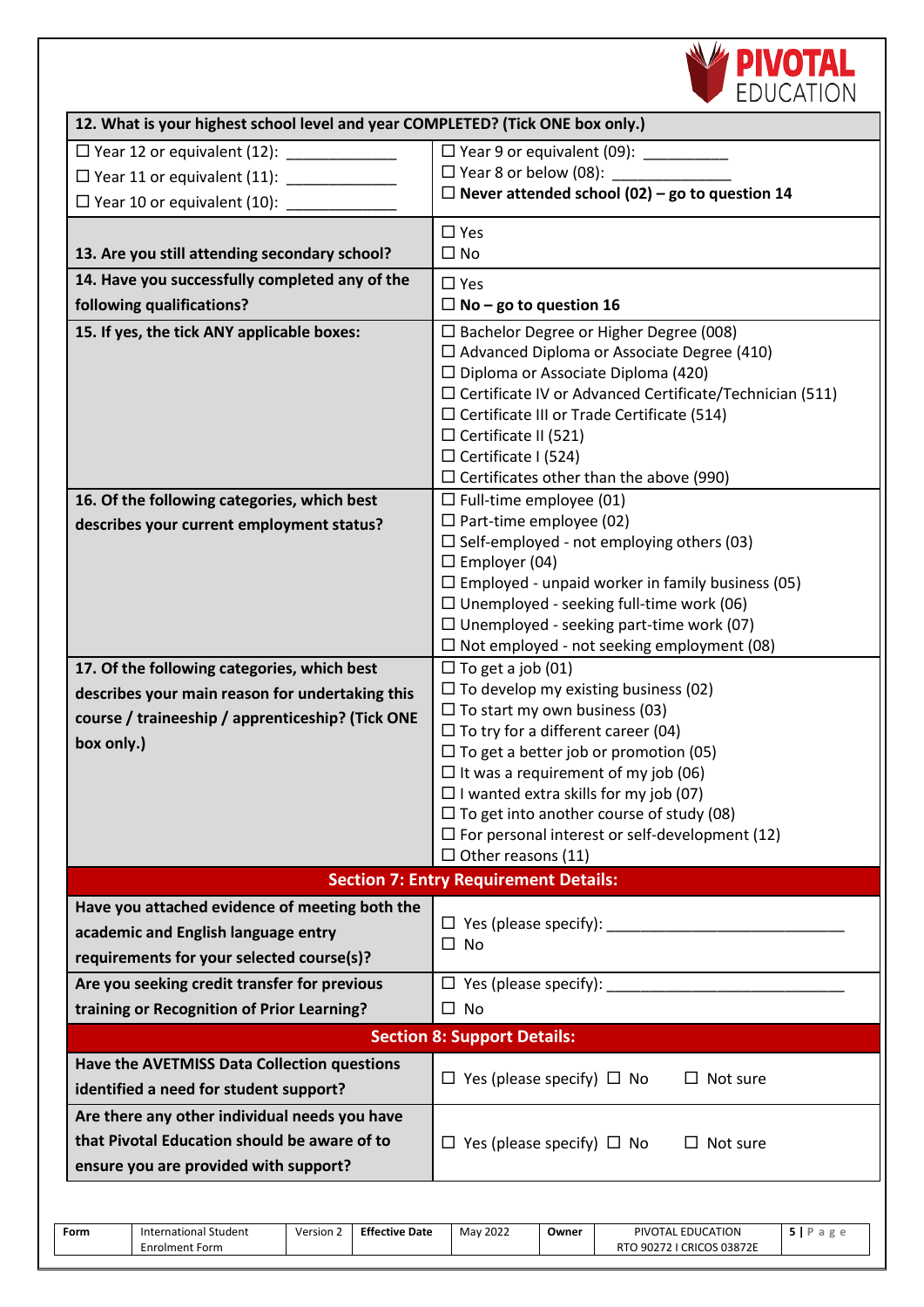

#### **Section 9: Course Details**

*Please select the course(s) from below and note the following: # All fees included in the fee information are in Australian Dollars (AUD\$)*

 $\overline{\phantom{a}}$ 

| ## Administration fees are non-refundable<br><b>Industry Area</b> |                                                 | Course                                                                                                         | <b>Fees</b>                          |             |  |  |
|-------------------------------------------------------------------|-------------------------------------------------|----------------------------------------------------------------------------------------------------------------|--------------------------------------|-------------|--|--|
|                                                                   |                                                 |                                                                                                                | Tuition                              | \$24,000.00 |  |  |
|                                                                   |                                                 |                                                                                                                | Administration                       | \$250.00    |  |  |
|                                                                   |                                                 | FBP30121 Certificate III in Food Processing                                                                    | Fee (non-refundable)                 |             |  |  |
|                                                                   | <b>CRICOS Course Code:108924C</b><br>(76 weeks) |                                                                                                                | Resource Fee                         | \$550.00    |  |  |
|                                                                   |                                                 |                                                                                                                | <b>TOTAL</b>                         | \$24,800.00 |  |  |
| <b>Food Processing</b>                                            |                                                 |                                                                                                                | Tuition                              | \$16,000.00 |  |  |
| <b>CRICOS Course Code:108925B</b>                                 |                                                 | FBP501121 Diploma of Food Science and Technology                                                               | Administration                       | \$250.00    |  |  |
|                                                                   |                                                 |                                                                                                                | Fee (non-refundable)                 |             |  |  |
|                                                                   | (52 weeks)                                      |                                                                                                                | <b>Resource Fee</b>                  | \$250.00    |  |  |
|                                                                   |                                                 |                                                                                                                | <b>TOTAL</b>                         | \$16,500.00 |  |  |
|                                                                   |                                                 |                                                                                                                | Tuition                              | \$24,000.00 |  |  |
|                                                                   |                                                 | □ FBP30821 Certificate III in Pharmaceutical Manufacturing                                                     | Administration                       | \$250.00    |  |  |
|                                                                   | <b>CRICOS Course Code:108926A</b>               |                                                                                                                | Fee (non-refundable)                 |             |  |  |
| Pharmaceutical                                                    | (76 weeks)                                      |                                                                                                                | <b>Resource Fee</b>                  | \$550.00    |  |  |
| <b>Manufacturing</b>                                              |                                                 |                                                                                                                | <b>TOTAL</b>                         | \$24,800.00 |  |  |
| (Packaged)                                                        |                                                 |                                                                                                                | Tuition                              | \$12,000.00 |  |  |
|                                                                   |                                                 | FBP40518 Certificate IV in Pharmaceutical Manufacturing                                                        | Administration                       | \$250.00    |  |  |
|                                                                   | <b>CRICOS Course Code:108927M</b><br>(40 weeks) |                                                                                                                | Fee (non-refundable)                 |             |  |  |
|                                                                   |                                                 | # The duration and fees quoted for FBP40518 Certificate IV in Pharmaceutical Manufacturing are based on        | <b>Resource Fee</b>                  | \$250.00    |  |  |
|                                                                   |                                                 | packaging with FBP30821 Certificate III in Pharmaceutical Manufacturing (credit transfer already granted)      | <b>TOTAL</b>                         | \$12,500.00 |  |  |
|                                                                   |                                                 | <b>Section 10: Course Start Date</b>                                                                           |                                      |             |  |  |
|                                                                   | Please select a start date by ticking           | $\Box$ 10 <sup>th</sup> October 2022<br>$\Box$ 18 <sup>th</sup> July 2022                                      | $\Box$ 30 <sup>th</sup> January 2023 |             |  |  |
| the appropriate box:                                              |                                                 | $\Box$ 14 <sup>th</sup> April 2023<br>$\Box$ 17 <sup>th</sup> July 2023<br>$\Box$ 9 <sup>th</sup> October 2023 |                                      |             |  |  |
|                                                                   |                                                 | <b>Section 11: Overseas Student Health Cover (OSHC)</b>                                                        |                                      |             |  |  |
| Do you have current Overseas                                      |                                                 |                                                                                                                |                                      |             |  |  |
| <b>Student Health Cover (OSHC)?</b>                               |                                                 | $\Box$ Yes (answer next question) $\Box$ No                                                                    |                                      |             |  |  |
|                                                                   | If yes, please answer the following:            | $\Box$ Health Insurance Provider Name:                                                                         |                                      |             |  |  |
|                                                                   |                                                 | $\Box$ Membership Number:                                                                                      | $\Box$ Expiry Date:                  |             |  |  |
|                                                                   | Do you require Pivotal Education to             | $\Box$ Yes (answer next question) $\Box$ No                                                                    |                                      |             |  |  |
| arrange OSHC?                                                     |                                                 |                                                                                                                |                                      |             |  |  |
| If yes, what type of OSHC will you                                |                                                 | $\Box$ Couple<br>$\Box$ Family<br>$\Box$ Single                                                                |                                      |             |  |  |
| require?                                                          |                                                 |                                                                                                                |                                      |             |  |  |
|                                                                   |                                                 | <b>Section 12: Fee Information:</b>                                                                            |                                      |             |  |  |
|                                                                   |                                                 | Course 1:                                                                                                      |                                      |             |  |  |
|                                                                   |                                                 | $\Box$ Administration Fee (non-refundable): \$                                                                 |                                      |             |  |  |
| <b>Fees Required:</b>                                             |                                                 | □ Tuition Fees Deposit: \$                                                                                     |                                      |             |  |  |
|                                                                   |                                                 | $\Box$ Resource Fees: \$                                                                                       |                                      |             |  |  |
|                                                                   |                                                 | <b>TOTAL AMOUNT: \$</b>                                                                                        |                                      |             |  |  |
|                                                                   |                                                 |                                                                                                                |                                      |             |  |  |

| Form | $\sim$<br>Student<br>mational. | Version | <b>Effective Date</b> | 2022<br>Mav | Owner<br>______ | <b>EDUCATION</b><br>PIVO<br>`TAL.                  | $\sim$ |
|------|--------------------------------|---------|-----------------------|-------------|-----------------|----------------------------------------------------|--------|
|      | irolment Form<br>.nro          |         |                       |             |                 | <b>CRICOS 03872E</b><br>90272 ر<br>, , ,<br>$\sim$ |        |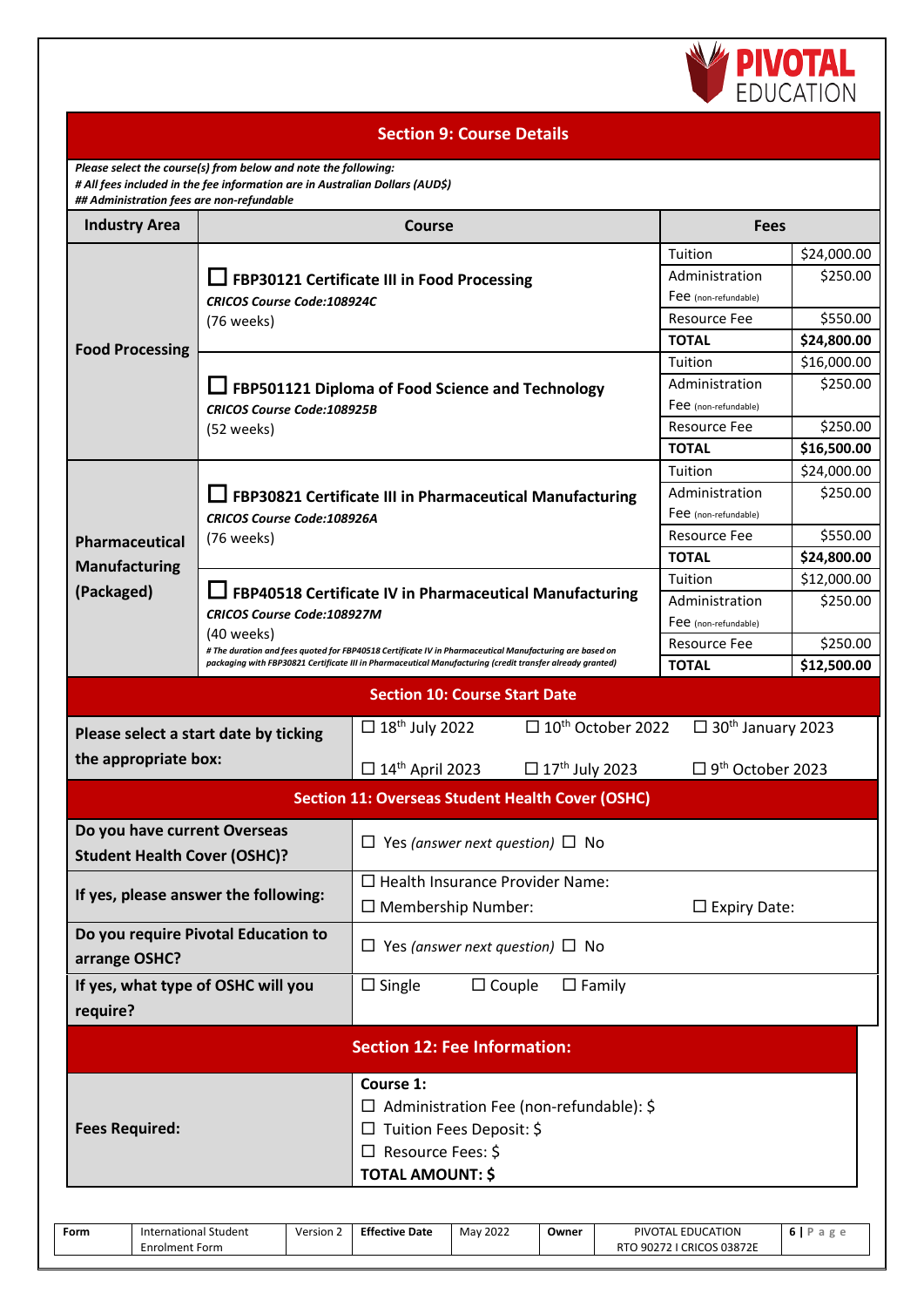

|                         | Course 2:<br>$\Box$ Tuition Fees Deposit (non-refundable): \$<br><b>TOTAL AMOUNT: \$</b><br>TOTAL AMOUNT COURSE 1 & COURSE 2: \$                                                            |                                        |  |  |
|-------------------------|---------------------------------------------------------------------------------------------------------------------------------------------------------------------------------------------|----------------------------------------|--|--|
|                         | All Pivotal Education course fees including payment structure and<br>refund provisions are clearly stated in the Fees column. Student fees<br>must be paid into the following bank account: |                                        |  |  |
| <b>Payment of Fees:</b> | <b>Account Name:</b>                                                                                                                                                                        | Pivotal Training & Development Pty Ltd |  |  |
|                         | <b>Account Number:</b>                                                                                                                                                                      | 432 723 288                            |  |  |
|                         | <b>Branch Number (BSB):</b>                                                                                                                                                                 | 012 370                                |  |  |
|                         | <b>Bank Name:</b>                                                                                                                                                                           | <b>ANZ Bank</b>                        |  |  |

## **Section 13: Enrolment Procedure and Verification of Qualifications:**

## **Enrolment Procedure**

Students seeking to enrol with Pivotal Education are required to submit acceptable evidence to demonstrate that they meet the published entry criteria for their chosen course.

- 1. All applications submitted by a student or education agent must include the following
	- Completed Pivotal Education International Student Enrolment Form with student signatures
	- Academic entry requirement certification copies
	- English language entry requirements certification copies
	- Passport Photocopy applicant details page (where available)
	- Any other published entry requirements (where applicable)
- 2. Incomplete applications will result in delays in the admission process.
- 3. Successful applicants will receive a Letter of Offer and Acceptance Agreement
- 4. Unsuccessful applicants will receive formal notification that their application has been unsuccessful including the reason(s). In the case of incomplete applications, the missing information or documentation will be requested for assessment.

#### **Verification of Qualifications**

Pivotal Education undertakes the following to verify qualifications and certification used for enrolment into an AQF qualification are genuine:

- 1. Certified copies, together with English translations (where appropriate), of documentation included in an application for enrolment, must be appropriately verified
- 2. Persons eligible to certify documents are:
	- Authorised officer from the institution that originally issued the certification/document
	- Notary Public or Justice of the Peace
	- Pivotal Education authorised officers
- 3. Where an application is submitted by an education agent on behalf of the prospective student, the education agent can verify that the original certification has been cited.
- 4. Pivotal Education reserves the right to request original copies if there is reason to suspect fraudulent documentation has been submitted, Where Pivotal Education discovers evidence of falsification this will result in cancellation of the enrolment without refund and such incidents will be reported on PRISMS
- 5. Where there are doubts about a student's claimed entry requirement documentation, Pivotal Education will contact the issuing institution for verification
- 6. All students must provide original copies of their qualifications at the orientation and induction session when they commence with Pivotal Education

| International Student<br>Form | <b>Effective Date</b><br>Version 2<br>M |
|-------------------------------|-----------------------------------------|
| Enrolment Form                |                                         |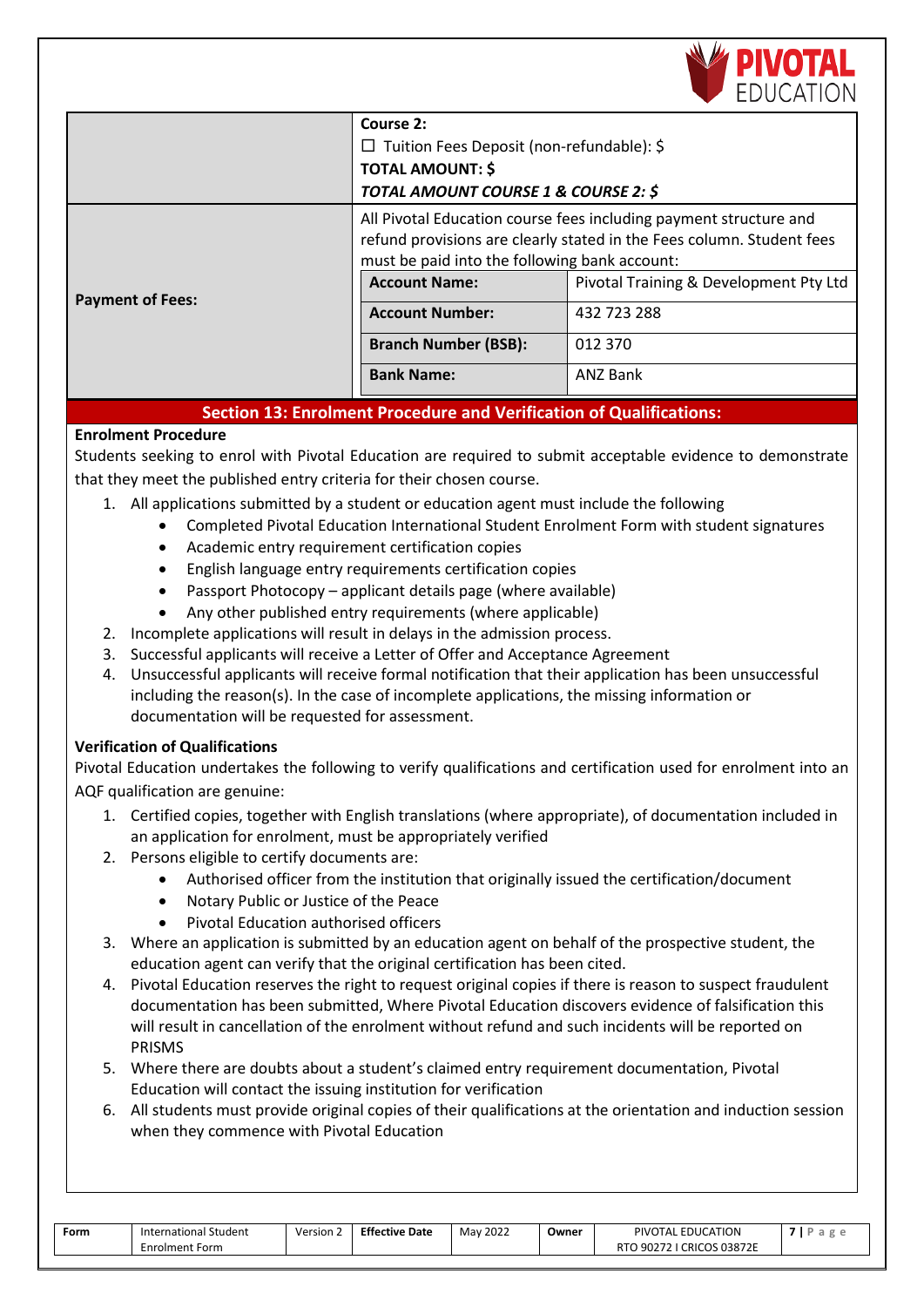

#### **Section 14: Conditions of Enrolment**

#### **Deferral of Commencement**

- 1. All requests for deferral of commencement must be in writing prior to the start date of the course (unless exceptional or compassionate grounds apply) which will require the issuance of a revised CoE with the deferred start date and reason for deferment.
- 2. Deferral of studies can only be granted for the following:
	- Illness and/or misadventure
		- Bereavement
		- Important family matters
		- Delays in providing documentation
	- Certification or other form of written evidence must be provided with the deferral request
- 3. In cases where the student experiences a short delay but commences within the first week, the student will undergo registration and orientation to ensure that they understand the requirements and standards expected of students.
- 4. Deferment must be applied for using the Course Deferral Request Form and will incur a fee as per published Other Fees and Charges listed on [www.pivotal.edu.au](http://www.pivotal.edu.au/)

## **Collection of Personal and Contact Details**

Pivotal Education collects personal information from students for the purpose of training and assessment only. Pivotal Education is required to report personal information to relevant Government Authorities without the express permission of the student. This includes but is not limited to ASQA, NCVER or any relevant government authority.

## **Privacy Notice**

Under the Data Provision Requirements 2012, Pivotal Education is required to collect personal information about you and to disclose that personal information to the National Centre for Vocational Education Research Ltd (NCVER).

Your personal information (including the personal information contained on this enrolment form), may be used or disclosed by Pivotal Education for statistical, administrative, regulatory and research purposes. Pivotal Education may disclose your personal information for these purposes to:

- Commonwealth and State or Territory government departments and authorised agencies; and
- NCVER.

Personal information that has been disclosed to NCVER may be used or disclosed by NCVER for the following purposes:

- populating authenticated VET transcripts;
- facilitating statistics and research relating to education, including surveys and data linkage;
- pre-populating RTO student enrolment forms;
- understanding how the VET market operates, for policy, workforce planning and consumer information; and
- administering VET, including program administration, regulation, monitoring and evaluation.
- You may receive a student survey which may be administered by a government department or NCVER employee, agent or third-party contractor or other authorised agencies. Please note you may opt out of the survey at the time of being contacted.

NCVER will collect, hold, use and disclose your personal information in accordance with the Privacy Act 1988 (Cth), the National VET Data Policy and all NCVER policies and protocols (including those published on NCVER's website at [www.ncver.edu.au\)](http://www.ncver.edu.au/).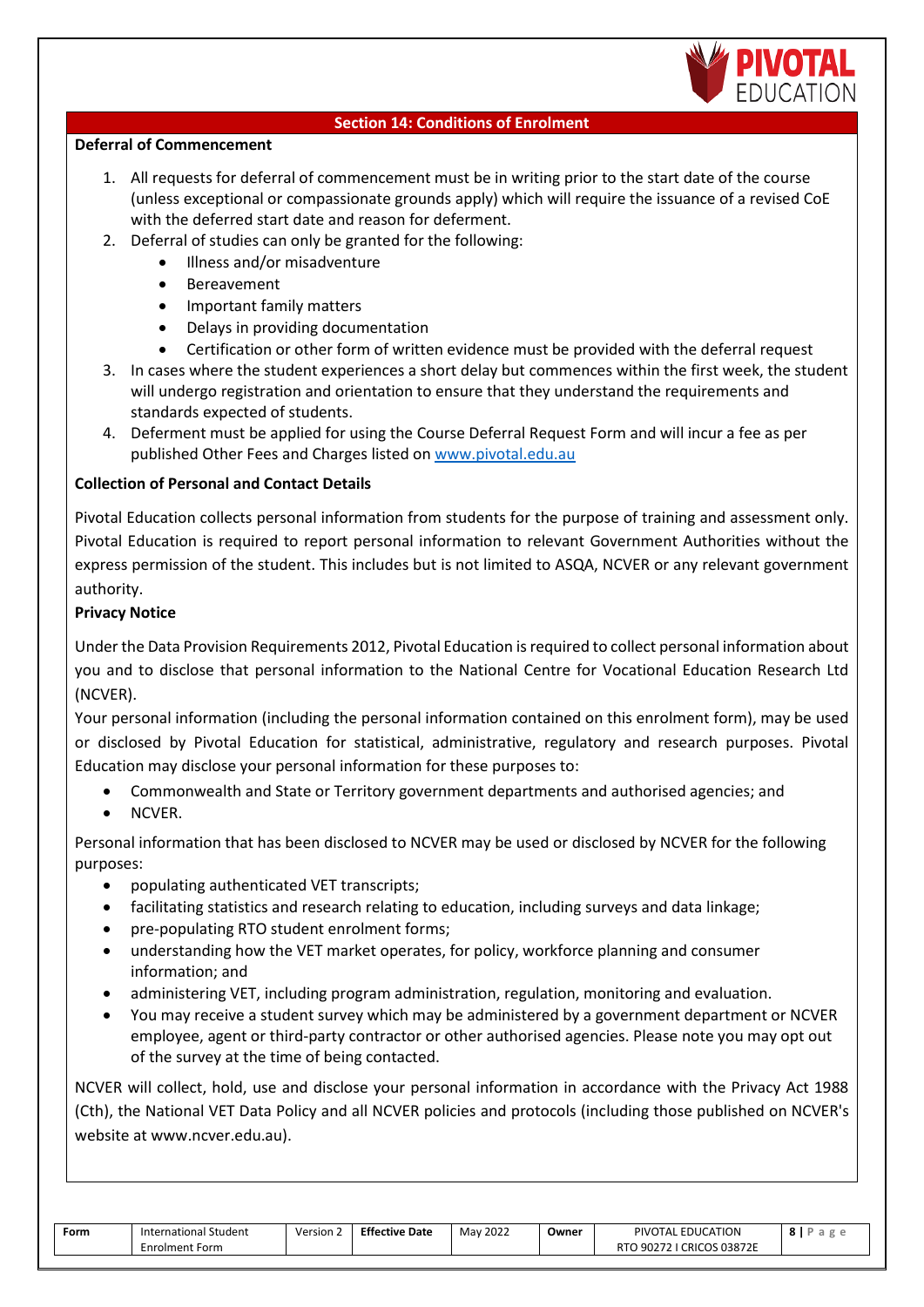

#### **Change of Contact Details**

International students must provide Pivotal Education with their current residential address, mobile number and email address at all times. When a student changes any contact details, students must complete the Change of Contact Details form as soon as practicable. International students that fail to inform Pivotal Education are at risk of course cancellation if the student does not respond to Pivotal Education communication as a result of outof-date contact details.

#### **Unique Student Identifier**

Pivotal Education students are not permitted to commence training and assessment until they have provided Pivotal Education with their Unique Student Identifier. In cases where the student experiences difficulty obtaining a student identifier, Pivotal Education will allow training and assessment to commence and follow the procedure for ascertaining a correct student identifier from The Registrar.

#### **Student Behaviour as per Code of Conduct**

Students must abide by Pivotal Education code of conduct at all times when undertaking study in any approved delivery and assessment location. Pivotal Education reserves the right to terminate students whose conduct is unsatisfactory as per published policies. In the event a student's behaviour places any other student or staff member at risk either physically or verbally and results in an unsafe learning environment, no refund of any remaining tuition fees will be made in the case of termination by Pivotal Education. Students will have the right to access complaints handling and appeals procedures if they disagree with any decision to terminate their studies.

#### **Public Holidays**

Pivotal Education is closed for all New South Wales public holidays. Compensation will not be made for blended learning classes not offered on public and special holidays.

#### **Fees and Timetable**

Pivotal Education reserves the right to vary its fees without notice and timetables may be subject to change. **Complaints Handling**

Students are entitled to have a personal representative present at any stage during the complaints handling process. If the student's problem cannot be resolved by Pivotal Education, students can seek external assistance after the internal appeals process has been completed.

External options available to students include

- 1. ASQA [\( http://www.asqa.gov.au/complaints/making-a-complaint.html\)](http://www.asqa.gov.au/complaints/making-a-complaint.html)
- 2. Department of Fair Trading [\(http://www.fairtrading.nsw.gov.au\)](http://www.fairtrading.nsw.gov.au/)
- 3. National Training Complaints Service [\(https://www.education.gov.au/NTCH\)](https://www.education.gov.au/NTCH)
- 4. NSW Ombudsman [\(www.ombo.nsw.gov.au/contact-us\)](http://www.ombo.nsw.gov.au/contact-us)
- 5. Overseas Students Ombudsman [\(www.ombudsman.gov.au/How-we-can-help/overseas-students\)](http://www.ombudsman.gov.au/How-we-can-help/overseas-students)

## **Consumer Rights**

Pivotal Education will notify students in the event that any of the following changes occurs that may affect the services being provided in this agreement. These include:

- a change in ownership of the RTO, and/or
- any changes to or new third-party agreements that are put in place for the delivery of services outlined in this agreement

This agreement, and the right to make complaints and seek appeals on decisions and actions under various processes, does not affect the rights of the student to take action under Australian Consumer Law if the Australian Consumer Law applies.

| <b>Effective Date</b><br>May 2022<br>PIVOTAL EDUCATION<br>Owner<br>Version $\sim$<br>Form<br>International Student<br>I CRICOS 03872E<br>רכרחם ו<br>RT <sub>0</sub><br>Enrolment Form<br><b>JUZ</b> | a |  |
|-----------------------------------------------------------------------------------------------------------------------------------------------------------------------------------------------------|---|--|
|-----------------------------------------------------------------------------------------------------------------------------------------------------------------------------------------------------|---|--|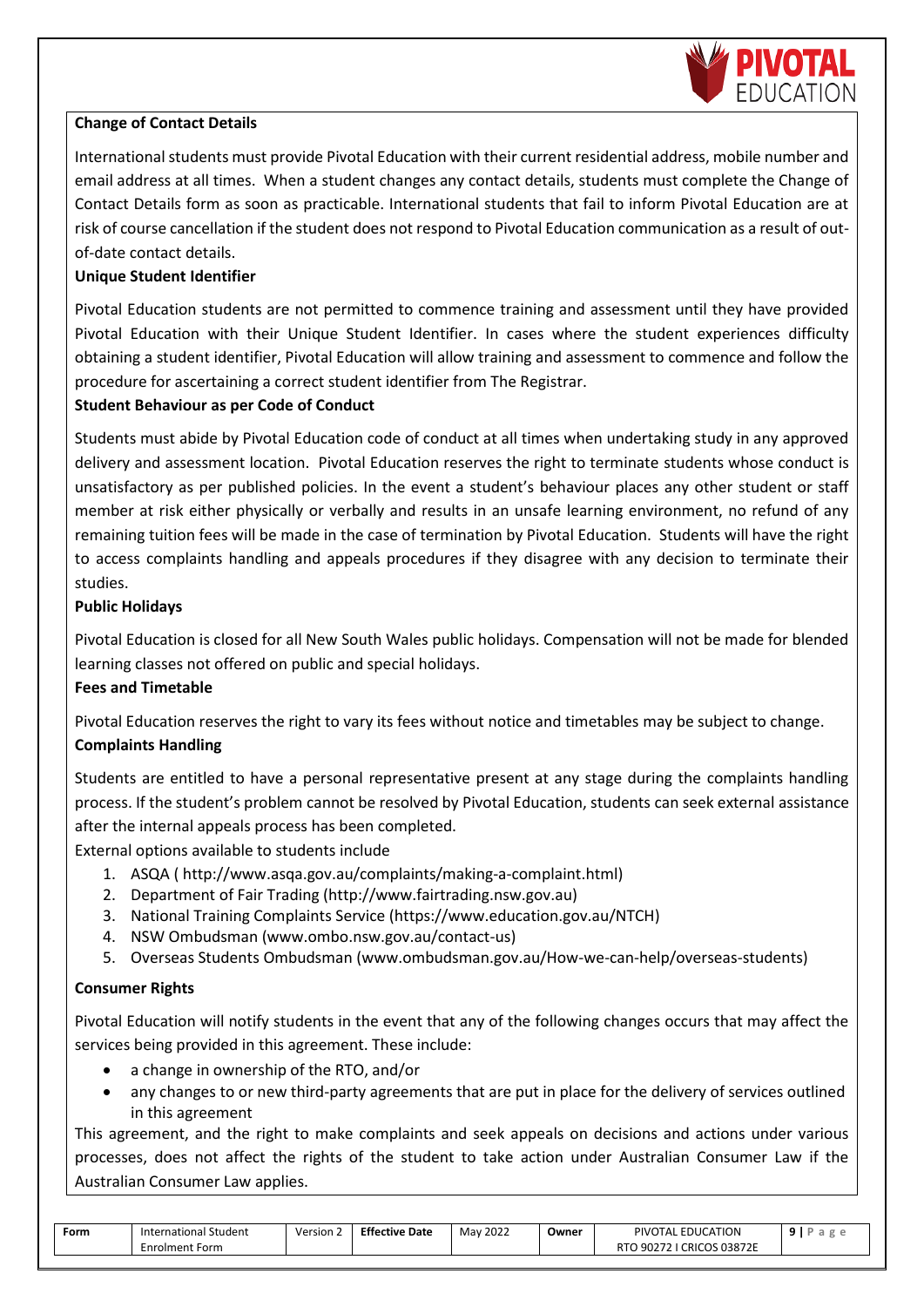

#### **Termination**

Pivotal Education reserves the right to terminate students for any serious breaches including but not limited to:

- student visa conditions
- academic misconduct
- non-academic misconduct

In the event of termination students will not be eligible for a refund as per Fees and Refunds for International Students Policy and conditions included in the signed Letter of Offer and Student Acceptance Agreement.

## **Fee Payment Conditions**

- 1. All tuition and non-tuition fee payments are clearly outlined in the Letter of Offer and Acceptance Agreement as agreed to by the international student with their signature and date
- 2. The initial fee deposit can only be accepted when the international student has signed and submitted the Letter of Offer and Student Acceptance Agreement.
- 3. Initial Fee Deposit payments can be made concurrently with or after submission of the signed Letter of Offer and Student Acceptance Agreement.
- 4. Students are permitted under the ESOS Act to choose to pay more than 50% of their tuition fees before course commencement under the following conditions:
	- The student or responsible person paying the fees chooses to pay 50% prior to commencement
	- The course has a duration of 25 weeks or less
- 5. Students who enrol in one CRICOS course at the Certificate III level are required to pay the Initial Fee Deposit prior to commencement which includes:
	- Administration fee (non-refundable)
	- Resource Fee (non-refundable after commencement)
	- Tuition fees (first term)
	- Overseas Student Health Cover (where applicable)
- 6. Students who enrol in packaged CRICOS courses (including Certificate III level qualification and Certificate IV/Diploma level pathway qualification) are required to pay the Initial Fee Deposit prior to commencement of course 1 which includes:
	- Administration fee (non-refundable)
	- Course 1 Tuition fee instalment (first term Certificate III level)
	- Course 1 Resource Fee (non-refundable after course 1 commencement)
	- Course 2 Tuition fee instalment (50% first term Certificate IV/Diploma level)
	- Overseas Student Health Cover (where applicable)
- 7. Where students enrol in packaged courses, the Certificate III level qualification is identified in the preenrolment information as preliminary to acquire operational skills and knowledge essential for the pathway to Certificate IV/Diploma higher-level qualification in the same industry area
- 8. In the event a student enrols in packaged courses as described above, the higher-level qualification is the principal qualification with the conditions of Standard 7, National Code of Practice 2018
- 9. Students who enrol in published packaged qualifications as defined above, will not be eligible for a refund for the 50% tuition fee deposit for Course 2 (Certificate IV/Diploma level) after the commencement date of Course 1 (Certificate III level)
- 10. Students who paid 50% of the initial tuition fee deposit for course 2 will not be eligible to register and attend orientation until the remaining 50% tuition fee deposit and resource fee for course 2 has been paid in full. Failure to pay remaining fees will result in a default as reported on PRISMS.
- 11. Students will be required to pay for the remaining tuition fees for the remainder of their course(s) as specified by the due dates in the Tuition Fee Instalment Schedule in the Letter of Offer and Student Acceptance Agreement.
- 12. Payments can be made via credit card, bank transfer, telegraphic transfer or EFTPOS.
- 13. Students MUST include both the invoice number and their individual Student ID number when making instalment payments

| Form | $\sim$<br>International Student | Version | <b>Effective Date</b> | 2022<br>Mav | Owner | <b>EDUCATION</b><br>PIVOTAL.         | 10 |
|------|---------------------------------|---------|-----------------------|-------------|-------|--------------------------------------|----|
|      | Enrolment Form                  |         |                       |             |       | CRICOS 03872E<br>90272<br><b>RTO</b> |    |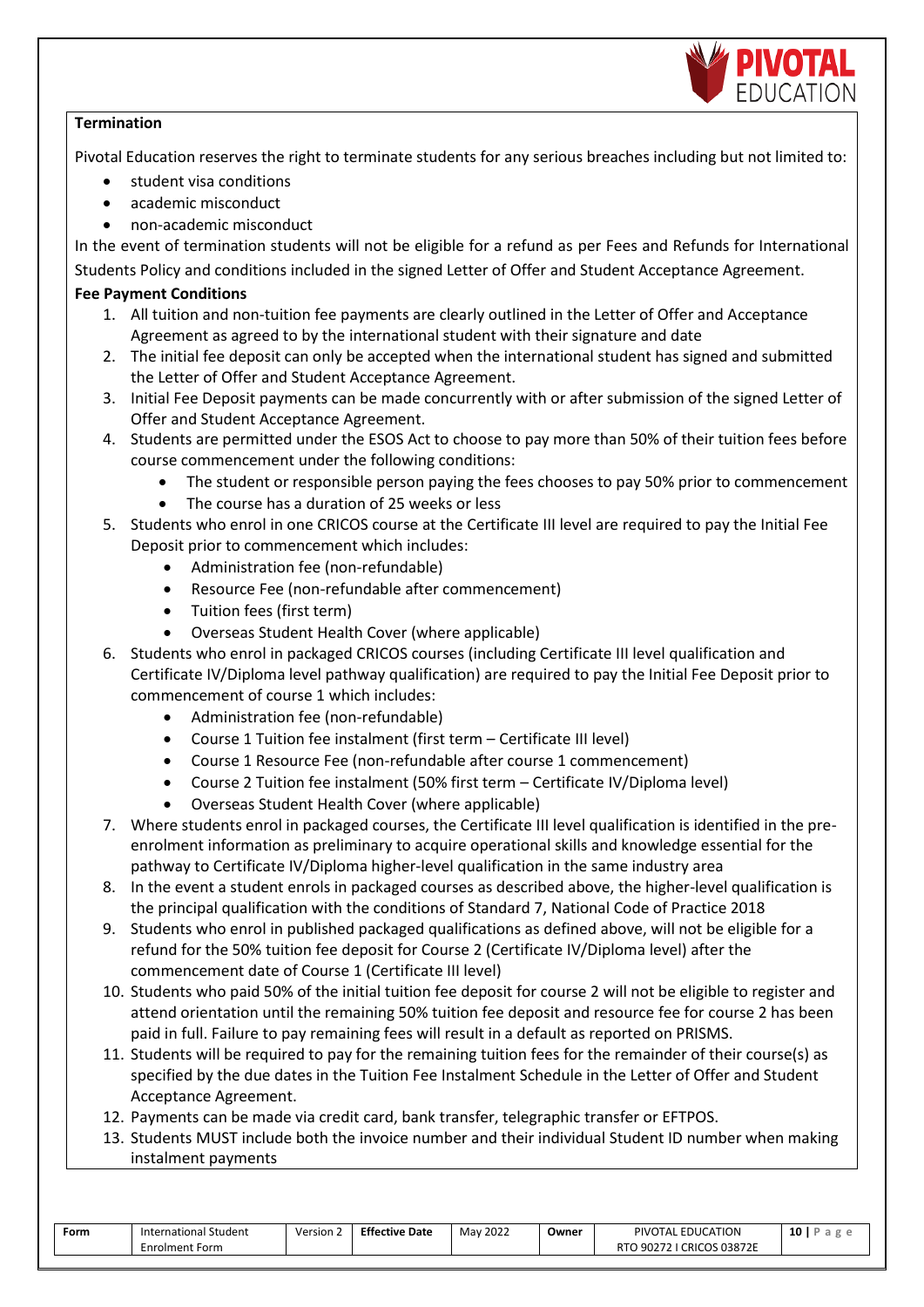

- 14. Pivotal Education reserves the right to cancel any course prior to the commencement date of the course or during the course, should it be deemed necessary.
- 15. If a student fails to pay an instalment fee as outlined in the Tuition Fee Instalment Schedule Letter of Offer and Student Acceptance Agreement by the due date(s), a late tuition instalment fee per week is added to the instalment payment until the instalment payment is made
- 16. Non-financial students will not be included on the class list or allowed to attend classes until the instalment payment has been made
- 17. Non-financial students may have their CoE cancelled on PRISMS under student default for nonpayment of fees
- 18. Fees may be subject to change without notice.

## **Refund Considerations**

All refund considerations will be assessed against the total amount Pivotal Education has received from the student. The refund conditions considerations include the following:

- 1. Where a student is eligible for a refund, Pivotal Education will provide the assessed and approved amount in AUD transferred back to the student less the agent commission (where applicable)
- 2. Where the education agent has collected fees that are assessed as eligible for a refund, Pivotal Education will inform the Education Agent who will be responsible for paying the student the percentage of the refund where applicable.
- 3. Administration fees are non-refundable
- 4. Resource fees after course commencement are non-refundable
- 5. Students are required to pay the published fees for a refund request as specified in "Other Fees and Charges" published on the website [www.pivotal.edu.au](http://www.pivotal.edu.au/)
- 6. Refer to Refunds based on Student Visa Refusal for specific conditions
- 7. Refer to Cancellation and Refund Conditions Student Default for specific conditions
- 8. Refer to Cancellation and Refund Conditions Provider Default for specific conditions
- 9. Refunds will be paid directly to the student assessed as eligible for a refund
- 10. Pivotal Education reserves the right to exclude students from class when fees are not paid
- 11. Tuition fees are not transferable to another person or institution
- 12. Pivotal Education reserves the right to change, alter or amend fees at any time. Students will be notified in writing of any changes, alterations, and amendments in advance.
- 13. Pivotal Education provides students with a statement that identifies how the refund was calculated and make fully available access to Pivotal Education Complaints Policy.
- 14. The Pivotal Education dispute resolution process does not circumscribe the student's right to pursue other legal remedies

## **Cancellation and Refund Conditions – Student Visa Refusal**

Pivotal Education is not required to provide a refund under the ESOS Act if:

- The student was refused a student visa; and
- The refusal was a reason for one or more of the following acts or omission by the student that directly or indirectly caused the student to default in relation to their course
	- $\triangleright$  The student's failure to start the course on the agreed start date
		- $\triangleright$  The student's withdrawal from the course
		- $\triangleright$  The student's failure to pay an amount they are liable to pay directly or indirectly in order to undertake the course
		- $\triangleright$  Breach of any student visa condition

In the event an on shore international student has had their student visa application refused based on breaches to student visa conditions or any of the above stated reasons from the ESOS Act, Pivotal Education not be providing the student with a refund.

In the event an off shore international student has had their student visa application refused, Pivotal Education will undertake the following:

| Form | International Student | Version 2 | <b>Effective Date</b> | 2022<br>Mav | Owner | PIVOTAL EDUCATION                     |  |
|------|-----------------------|-----------|-----------------------|-------------|-------|---------------------------------------|--|
|      | <b>Enrolment Form</b> |           |                       |             |       | つ 90272 I CRICOS 03872E<br><b>RTO</b> |  |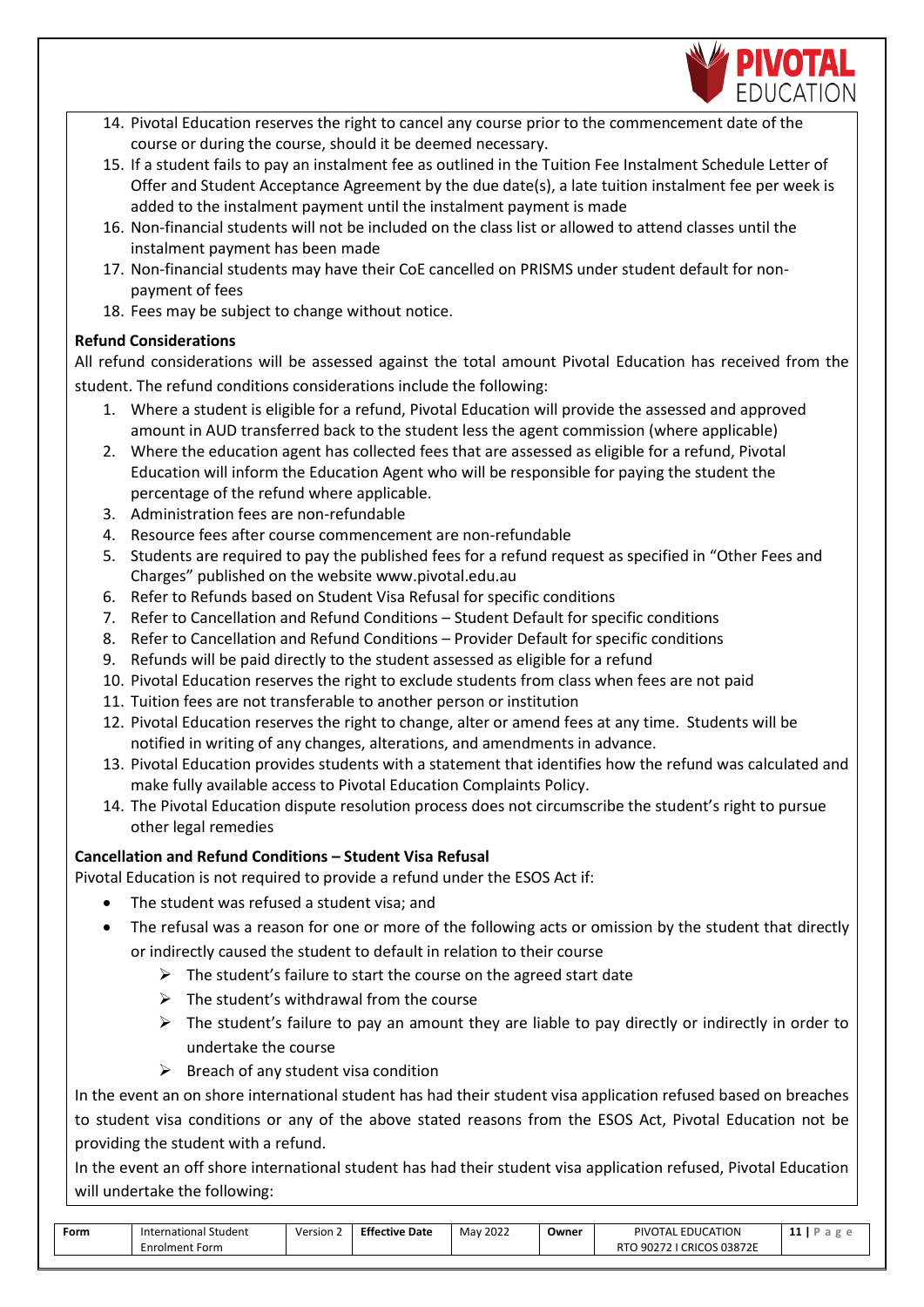

- Refund the amount of tuition and materials fees paid in advance
- Charge the published administration processing fee for the refund request
- Retain all non-refundable fees as listed in the Letter of Offer and Acceptance Agreement
- OSHC refunds will be provided as per health cover provider policy

Refunds will be paid to the person or entity that originally paid the fees and, where possible, in the same currency in which the fees were paid within 28 days.

#### **Cancellation and Refund Conditions – Student Default**

Student Default applies as follows:

- the course starts on the agreed start date but the student does not start on the agreed start date and/or has not previously withdrawn or formally deferred the course start date
- the student withdraws from a Pivotal Education course of study before or after the agreed starting day
- Pivotal Education refuses to provide or continue to provide a course to the student because of one of the following reasons:
	- $\triangleright$  The student fails to pay an amount they are liable to pay Pivotal Education directly or indirectly in order to study the course
	- $\triangleright$  The student has breached a condition of their student visa
	- $\triangleright$  The student has misbehaved
- Students must notify Pivotal Education of their intention to defer or withdraw from their studies and/or request a refund using the following forms:
	- ➢ Refund Request Form
	- ➢ Termination Request Form
- Pivotal Education will make a refund within 28 days of receiving a valid, approved written claim
- All refund considerations will be strictly limited to the monies Pivotal Education has received and will not include non-refundable fees
- Pivotal Education will make the refund available to the student directly as per source of payment
- Tuition and other fees are not transferable to another student or institution

*For more information regarding all fees and refund conditions for international students, refer to the Fees and refund for International Students Policy on the websit[e www.pivotal.edu.au](http://www.pivotal.edu.au/)*

#### **Section 15: Acknowledgement and Declaration to be signed by Student**

#### **Student Acknowledgement and Declaration**

I acknowledge and declare that:

- 1. The information I have provided is true, accurate and complete
- 2. The evidence I have submitted with this application to demonstrate that I have met the published entry requirements are authentic and notarised as valid
- 3. I agree to provide original academic and English language entry requirement evidence to authenticate entry requirements have been met at the formal scheduled orientation session
- 4. I acknowledge that in the event I have submitted fraudulent entry requirement evidence my course(s) will be terminated by Pivotal Education and reported on PRISMS with no refund
- 5. I will adhere to all conditions of enrolment as stated in the International Student Enrolment Form and all related Pivotal Education Policies
- 6. I have been informed about my rights and obligations as an international student and will comply with all conditions required by the Student Visa
- 7. I have been informed and agree to the published tuition and other fees as published and included in Section 12: Fee Information
- 8. I agree to pay the administration fee, initial tuition fee instalment and resource fee either on/after the submission of the signed Letter of offer and Student Acceptance Agreement and prior to the issuance of the Confirmation of Enrolment (CoE)

| Form | Student<br>lnternational ' | Version | <b>Effective</b><br>· Date | 2022<br>May | Owner | <b>PIVOTI</b><br>EDUCATION<br>11 A I | $\sim$<br>. . |
|------|----------------------------|---------|----------------------------|-------------|-------|--------------------------------------|---------------|
|      | Enrolment Form             |         |                            |             |       | <b>CRICOS 03872E</b><br>JUZ.         |               |